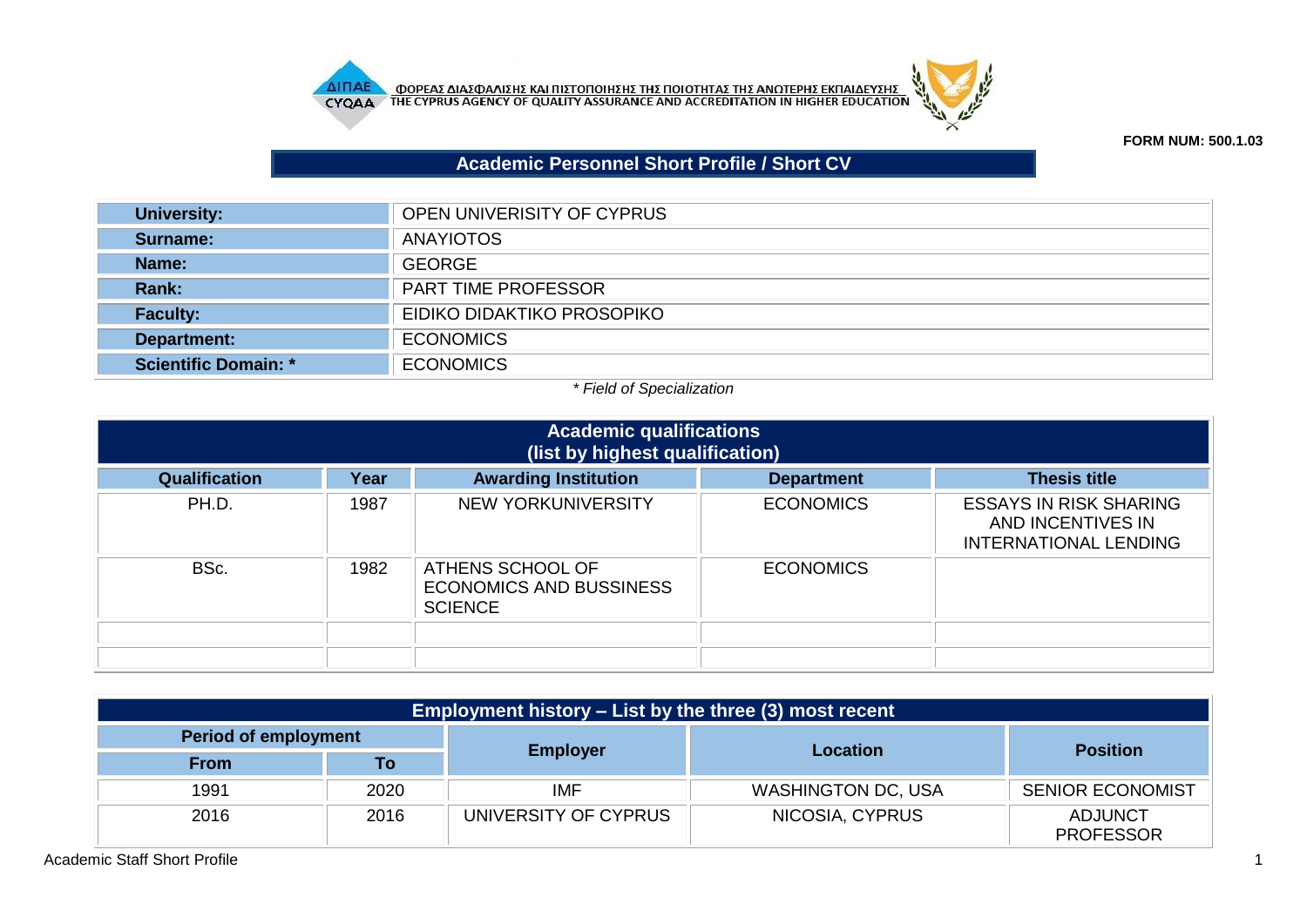| 2003 | 2013 | <b>GEORGE WASHINGTON</b><br>UNIVERSITY      | <b>WASHINGTON DC, USA</b>     | <b>ADJUNCT</b><br><b>PROFESSOR</b>   |
|------|------|---------------------------------------------|-------------------------------|--------------------------------------|
| 2010 | 2013 | NEAPOLIS UNIVERSITY                         | PAFOS, CYPRUS                 | ADJUNCT<br><b>PROFESSOR</b>          |
| 1987 | 1991 | UNIVERSITY OF<br><b>COLORADO AT BOULDER</b> | <b>BOULDER, COLORADO, USA</b> | <b>ASSISTANT</b><br><b>PROFESSOR</b> |

| Key refereed journal papers, monographs, books, conference publications etc. List the five (5) more recent and other<br>five (5) selected - (max total 10) |      |                                                                                                                                |                                                         |                                                                                         |       |                |
|------------------------------------------------------------------------------------------------------------------------------------------------------------|------|--------------------------------------------------------------------------------------------------------------------------------|---------------------------------------------------------|-----------------------------------------------------------------------------------------|-------|----------------|
| <b>Ref. Number</b>                                                                                                                                         | Year | <b>Title</b>                                                                                                                   | <b>Other authors</b>                                    | <b>Journal and</b><br><b>Publisher /</b><br><b>Conference</b>                           | Vol.  | <b>Pages</b>   |
|                                                                                                                                                            | 2010 | "The Efficiency of Emerging<br><b>Europe's Banking Sector</b><br><b>Before and After the Recent</b><br>Crisis"                 | Hovhannes Toroyan and<br>Athanasios Vamvakidis          | <b>Financial Theory and</b><br>Practice                                                 | 34(3) | $247 -$<br>267 |
| $\overline{2}$                                                                                                                                             | 2009 | "Institutional Factors and<br><b>Financial Sector</b><br><b>Development: Evidence</b><br>from Sub-Saharan Africa"              | Hovhannes Toroyan                                       | <b>IMF Working Paper</b><br>09/225                                                      |       |                |
| 3                                                                                                                                                          | 2004 | "San Marino: Financial<br><b>Sector Developments and</b><br><b>Prospects—The Role of</b><br><b>Regulation and Supervision"</b> |                                                         | San Marino: Selected<br><b>Issues and Statistical</b><br>Appendix, IMF July<br>12, 2004 |       |                |
| 4                                                                                                                                                          | 2003 | "What Determines the<br><b>Implementation of IMF-</b><br><b>Supported Programs?"</b>                                           | Anna Ivanova, Wolfgang<br>Mayer, and Alex<br>Mourmouras | , IMF Working<br>Paper/03/8, January<br>2003.                                           |       |                |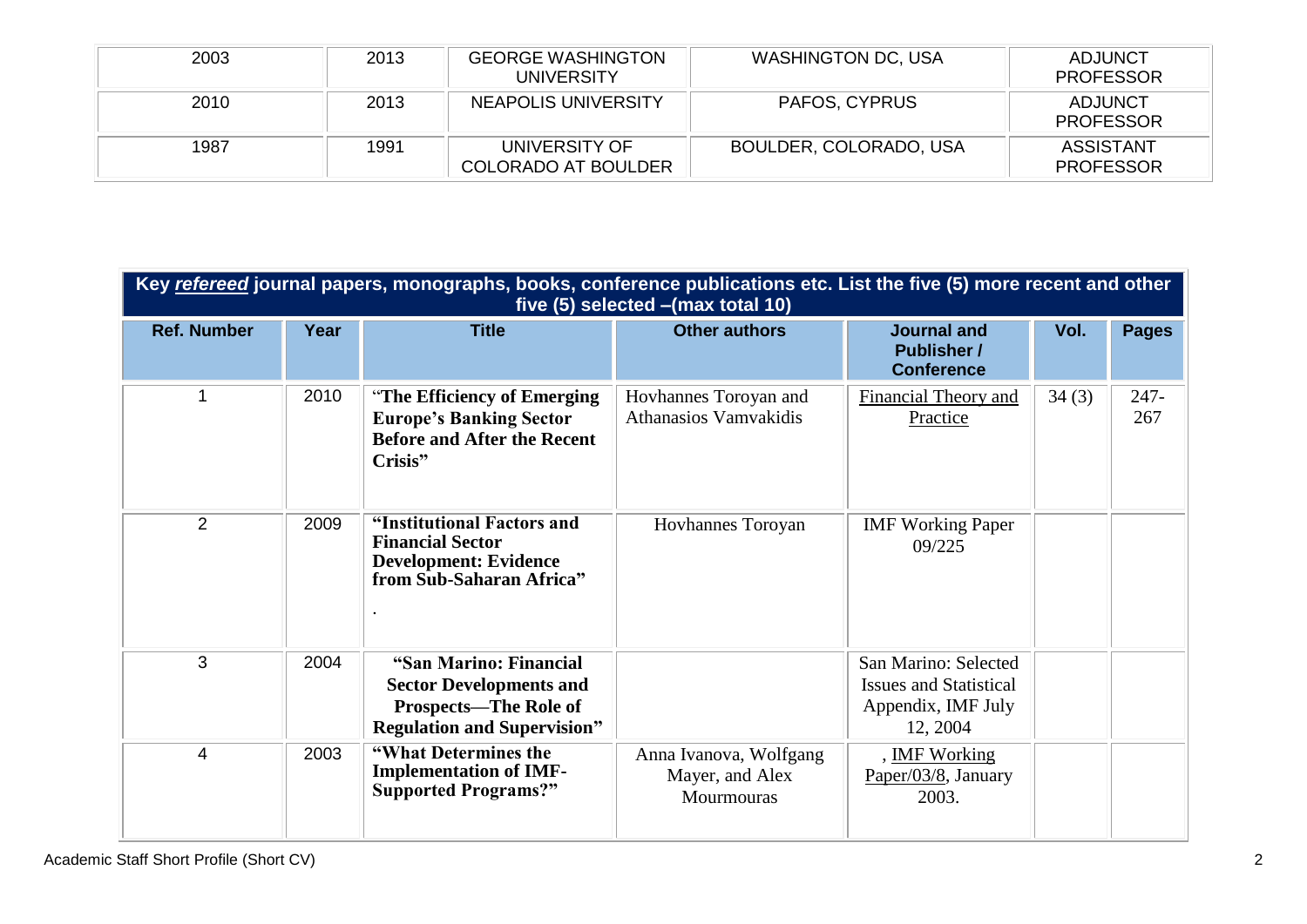| 5              | 1997 | "Recent Trends and the<br><b>Financing of Arms Trade"</b>                                                                                     | Nancy Happe | Peace Economics,<br>Peace Science, and<br>Public Policy,                                                                                                    | Vol.4,<br>No.4,<br>Summ<br>er<br>1997 |  |
|----------------|------|-----------------------------------------------------------------------------------------------------------------------------------------------|-------------|-------------------------------------------------------------------------------------------------------------------------------------------------------------|---------------------------------------|--|
| 6              | 1994 | "Information Asymmetries<br>in Developing Country<br>Financing"                                                                               |             | <b>IMF Working Paper</b><br>94/79, July 1994.                                                                                                               |                                       |  |
| $\overline{7}$ | 1992 | "Capital Account Effects on<br><b>Optimum International</b><br>Reserves and the<br>Speed of<br>Adjustment"                                    |             | Economic Notes,                                                                                                                                             | Vol.21<br>, No.2                      |  |
| 8              | 1992 | "An Economic Perspective<br>of Cyprus: Negotiating EC<br>Membership"                                                                          |             | C.P. Ioannides<br>(editor): Cyprus:<br><b>Domestic Dynamics</b><br>and External<br>Constraints, Caratzas<br>Publishers, New<br>Rochelle, New York,<br>1992. |                                       |  |
| 9              | 1992 | "Investment Incentives and<br><b>Renegotiation in</b><br><b>International Lending"</b>                                                        |             | ," K. P. Fisher and<br>G. J. Papaioannou,<br>(editors): Business<br>Finance in<br>Less-Developed<br>Capital Markets,<br><b>Greenwood Press</b><br>1992.     |                                       |  |
| 10             | 1991 | "Investment Incentives and<br><b>Risk Sharing Properties of</b><br><b>Debt and Equity Contracts</b><br>in International Financial<br>Markets" |             | <b>North American</b><br>Review of<br>Economics and<br>Finance.                                                                                             | Vol.2,<br>No.1,<br>Spring,<br>1991    |  |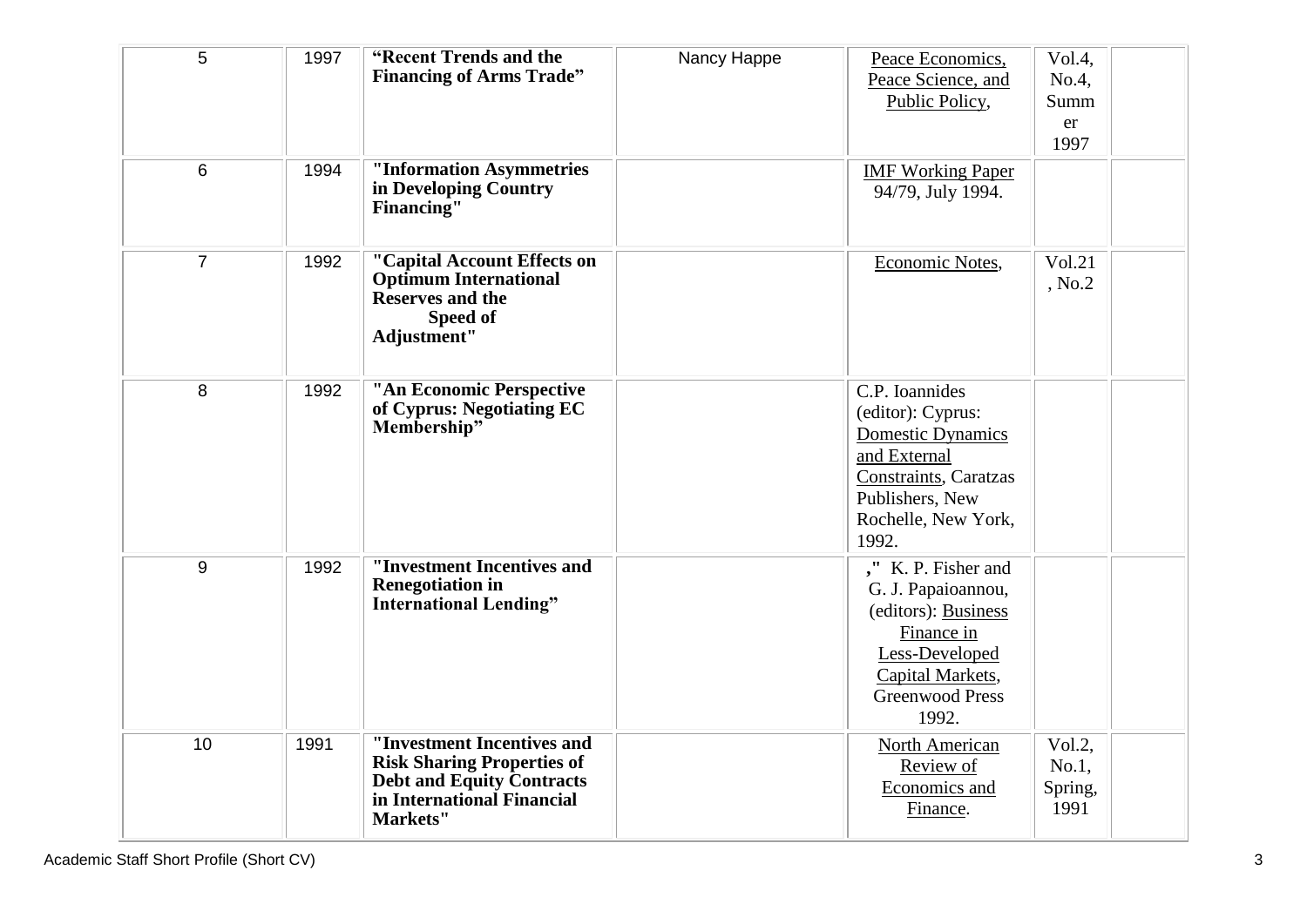|                    | Exhibitions (where applicable). List the five (5) more recent and other five (5) selected.<br>(max total 10) |              |                              |           |                           |  |
|--------------------|--------------------------------------------------------------------------------------------------------------|--------------|------------------------------|-----------|---------------------------|--|
| <b>Ref. Number</b> | <b>Date</b>                                                                                                  | <b>Topic</b> | <b>International / Local</b> | Location* | <b>Role in Exhibition</b> |  |
|                    |                                                                                                              |              |                              |           |                           |  |
| 2                  |                                                                                                              |              |                              |           |                           |  |
| 3                  |                                                                                                              |              |                              |           |                           |  |
| $\overline{4}$     |                                                                                                              |              |                              |           |                           |  |
| 5                  |                                                                                                              |              |                              |           |                           |  |
| 6                  |                                                                                                              |              |                              |           |                           |  |
|                    |                                                                                                              |              |                              |           |                           |  |
| 8                  |                                                                                                              |              |                              |           |                           |  |
| 9                  |                                                                                                              |              |                              |           |                           |  |
| 10                 |                                                                                                              |              |                              |           |                           |  |

\**Specify venue, geographic location etc*

|                       | Research Projects. List the five (5) more recent and other five (5) selected<br>(max total 10) |              |                  |                      |  |  |
|-----------------------|------------------------------------------------------------------------------------------------|--------------|------------------|----------------------|--|--|
| Ref.<br><b>Number</b> | <b>Date</b>                                                                                    | <b>Title</b> | <b>Funded by</b> | <b>Project Role*</b> |  |  |
|                       |                                                                                                |              |                  |                      |  |  |
| ◠                     |                                                                                                |              |                  |                      |  |  |
| 3                     |                                                                                                |              |                  |                      |  |  |
| 4                     |                                                                                                |              |                  |                      |  |  |
| 5                     |                                                                                                |              |                  |                      |  |  |
| 6                     |                                                                                                |              |                  |                      |  |  |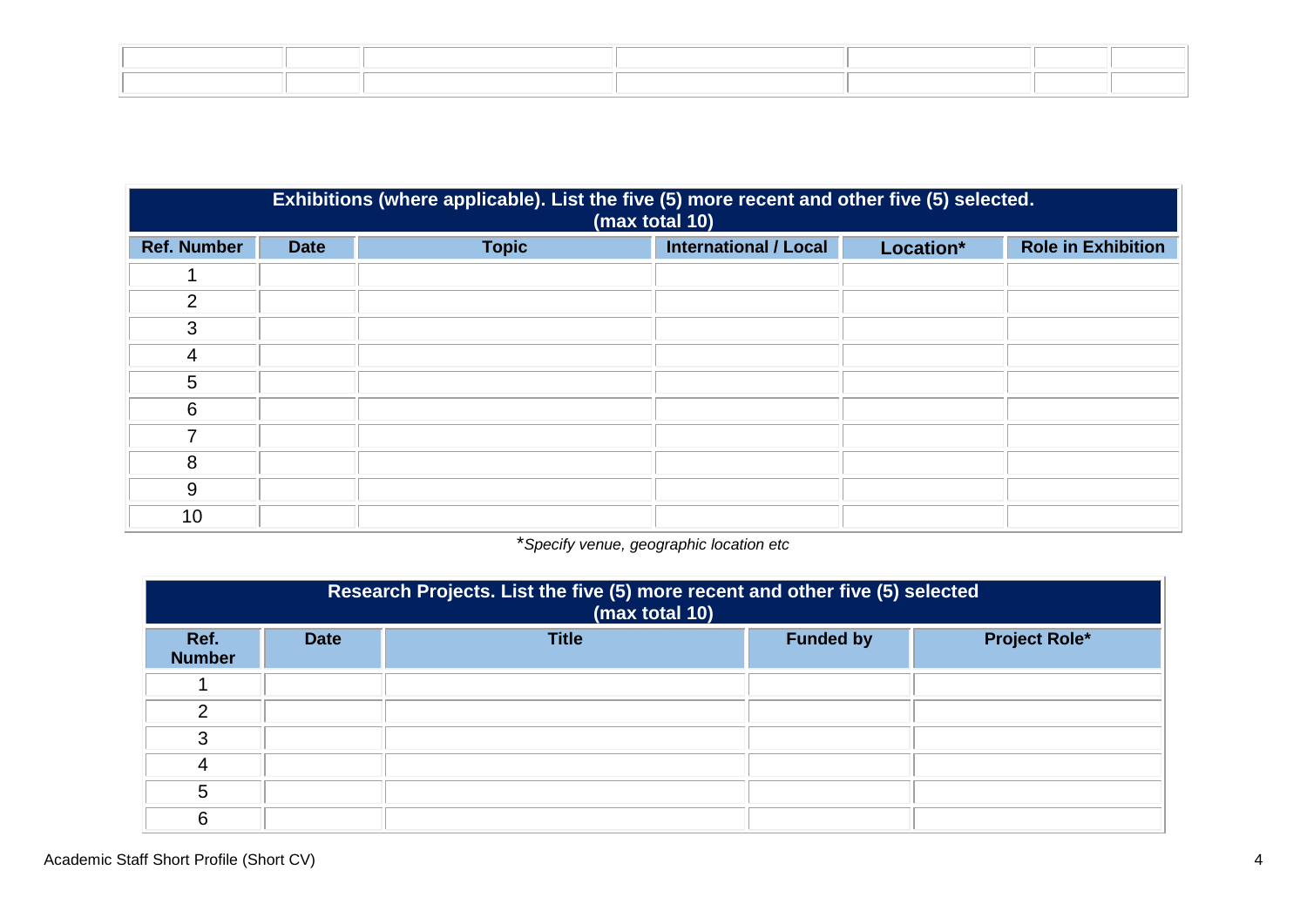*\*Project Role: i.e. Scientific/Project Coordinator, Research Team Member, Researcher, Assistant Researcher, other*

| Consulting Services and/or Participation in Councils / Boards/ Editorial Committees.<br>List the five (5) more recent |               |                     |                                     |                       |
|-----------------------------------------------------------------------------------------------------------------------|---------------|---------------------|-------------------------------------|-----------------------|
| <b>Ref. Number</b>                                                                                                    | <b>Period</b> | <b>Organization</b> | <b>Title of Position or Service</b> | <b>Key Activities</b> |
|                                                                                                                       |               |                     |                                     |                       |
|                                                                                                                       |               |                     |                                     |                       |
|                                                                                                                       |               |                     |                                     |                       |
|                                                                                                                       |               |                     |                                     |                       |
|                                                                                                                       |               |                     |                                     |                       |

| Awards / International Recognition (where applicable). List the five (5) more recent and other five (5) selected.<br>(max total 10) |             |              |                    |  |
|-------------------------------------------------------------------------------------------------------------------------------------|-------------|--------------|--------------------|--|
| Ref.<br><b>Number</b>                                                                                                               | <b>Date</b> | <b>Title</b> | <b>Awarded by:</b> |  |
|                                                                                                                                     |             |              |                    |  |
| 2                                                                                                                                   |             |              |                    |  |
| 3                                                                                                                                   |             |              |                    |  |
| 4                                                                                                                                   |             |              |                    |  |
| 5                                                                                                                                   |             |              |                    |  |
| 6                                                                                                                                   |             |              |                    |  |
| 7                                                                                                                                   |             |              |                    |  |
| 8                                                                                                                                   |             |              |                    |  |